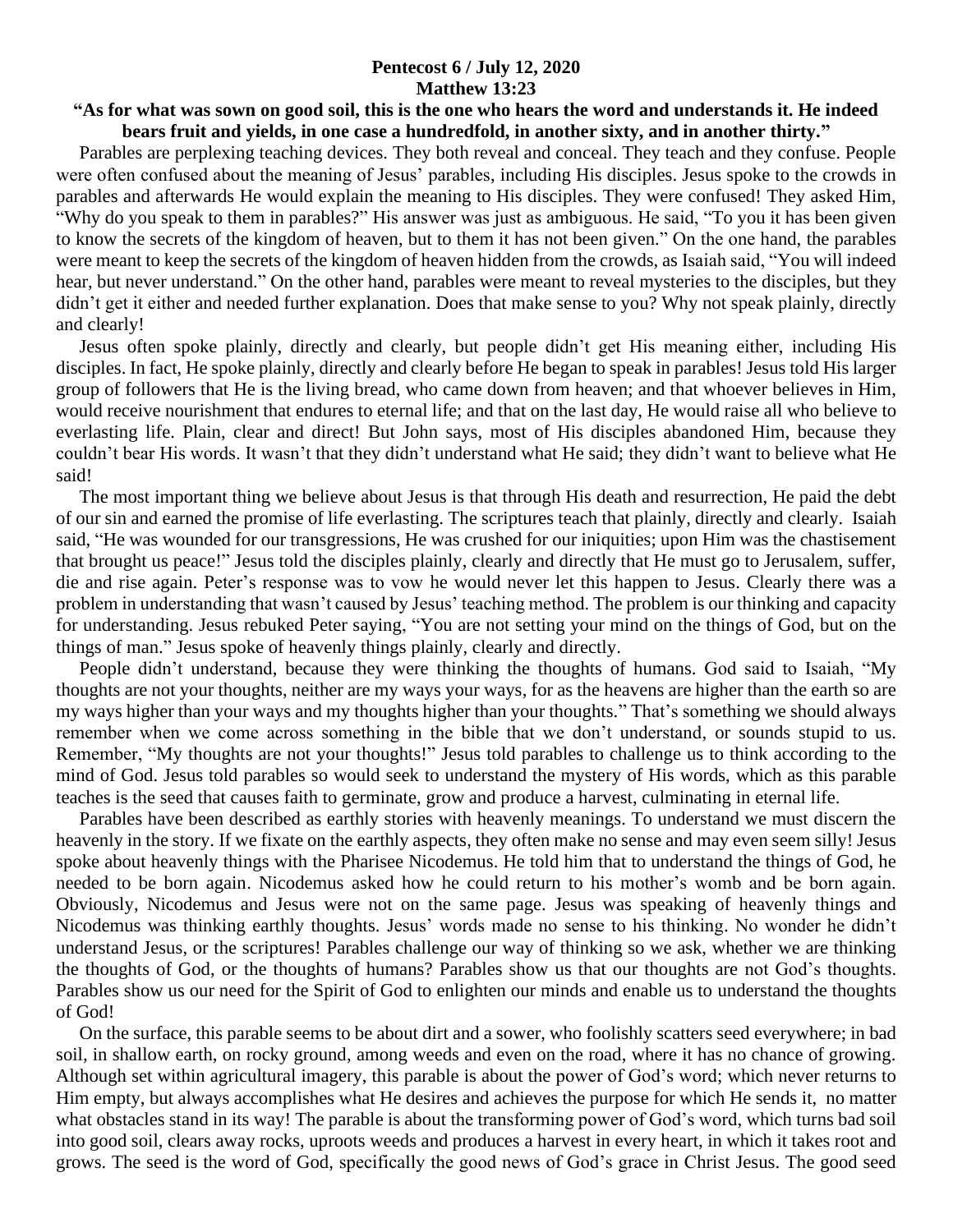makes good soil, by transforming the hearts of those who receive it! The good seed gives a harvest of eternal life to all who believe!

 If you did any planting this spring, you probably ensured you had good seed and good soil. Seed and soil are purchased from reputable retailers, to ensure they aren't contaminated with weeds. The last thing you want are weeds springing up with your plants, but that's a different parable. Gardeners prepare soil with peat moss and fertilizer. Before planting seeds in your garden, you ensure the proper depth of soil and clear away rocks and weeds. You can't plant seed just anywhere and expect it to grow. You certainly wouldn't cast seed on the pavement and expect it to grow! That's not deep, hidden knowledge.

 But in Jesus' parable the sower casts seed everywhere, without any apparent concern for where it falls. What's that about? Perhaps seed was cheap in first century Palestine, so a person could just throw it everywhere, even in places where it couldn't possibly grow, but I doubt it! Can seed clear away rocks and uproot weeds? Can seed increase the depth of soil or soften the road, so it can take root? Of course not! No earthly seed has such powers. But God's word can do all those things in the soil of the human heart. This parable challenges us to consider the power of God's word in our lives. This parable calls us to constantly seed our hearts with the words of eternal life! God's word creates good soil, creates faith, produces faithfulness and gives a harvest of eternal life!

 God's word can uproot weeds, make good soil out of the hardest heart and produce a harvest of eternal life in the most dissolute, distracted, worldly soul. A Christian author related the change in the life of a woman who occasionally attend his congregation. He told how she went from being a lukewarm adherent, to a vibrant believer and actively engaged church member. When he asked her, she said, one day it occurred to her that this Jesus stuff was true. Since it was true, it should be the most important thing in her life. It was as if a light went on in her soul. The shallow soil deepened, the weeds were uprooted and the rocks were cleared away. What caused this transformation? It wasn't the minister, the church, or any social amenities the church offered. It was the word! The word did the work. God's word can soften the hardest heart and produce a harvest of faith, faithfulness and eternal life in the most unlikely places.

 Do you know anyone with a heart hardened against God's word? The Pharisee's hearts were harder than the pavement on the street. You might just as well have sown seed on pavement, as share the good news of Jesus with them. Maybe we know people like that! They'd just argue with you and try to have you arrested. One day the Lord came to a disciple named Ananias and told him to go baptize Saul the Pharisee. Baptize Saul the Pharisee? Ananias thought the Lord Jesus was out of His mind. He reminded the Lord Jesus that this Saul was a bad guy and especially hard on people like Ananias, who believed in Him. Maybe we think that way about people we feel are hopelessly separated from God.

 The problem was that Ananias was thinking like a human being! Just because we are believers, doesn't mean we naturally think according to the mind of God. It don't come naturally! We have to work at it, prayer about it and seek the Spirit's guidance. Jesus knew what He was doing. Jesus' word transformed Saul and made him Paul, the greatest evangelist the church has known. Don't expect earthly seed to work miracles. Be careful were you put it and make sure the soil is good. But count on God's seed to work miracles, to make bad soil good and produce a harvest of faith in time and life in eternity; both in your life and in the lives of others. Hold it in your heart. Keep it on your mind. Share it freely. Cast it everywhere, even in the most unlikely places. It is the most powerful seed in the universe. It creates faith in Jesus and gives a harvest of life everlasting!

 Have you ever wondered, what's the worst thing a Christian can do? Everyone has an opinion, but from God's point of view, what do you think is the worst thing a Christian can do? Earlier in Matthew, Jesus said, "Everyone who acknowledges me before men, I will also acknowledge before my Father who is in heaven, but whoever denies me before men, I will also deny before my Father who is in heaven." Maybe that's the worse sin? There's no good sin and that's a very bad one, but there is a worse sin; and that's cutting ourselves off from God's word. The woman with the lukewarm faith became an ardent believer and St. Paul became the greatest evangelist, because of the power of God's word to open their hearts, create faith and produce a harvest of faithfulness and eternal life. The worst thing we can do, is turn away from God's word. His word is the seed that uproots weeds, clears away stones, turns rock into good soil, creates faith and produces a harvest of eternal life.

 Sow it in your life daily and abundantly. Don't let the weeds choke it out. Let it choke the weeds out. Don't let sin keep you from the word. Let the word keep you from sin. If you fall, return to it. It will raise you up! Consider Peter. He denied Jesus three times! He must have thought he had committed the worst sin. He had heard Jesus say, "Whoever denies me before men, I will also deny before my Father in heaven." That was a word of